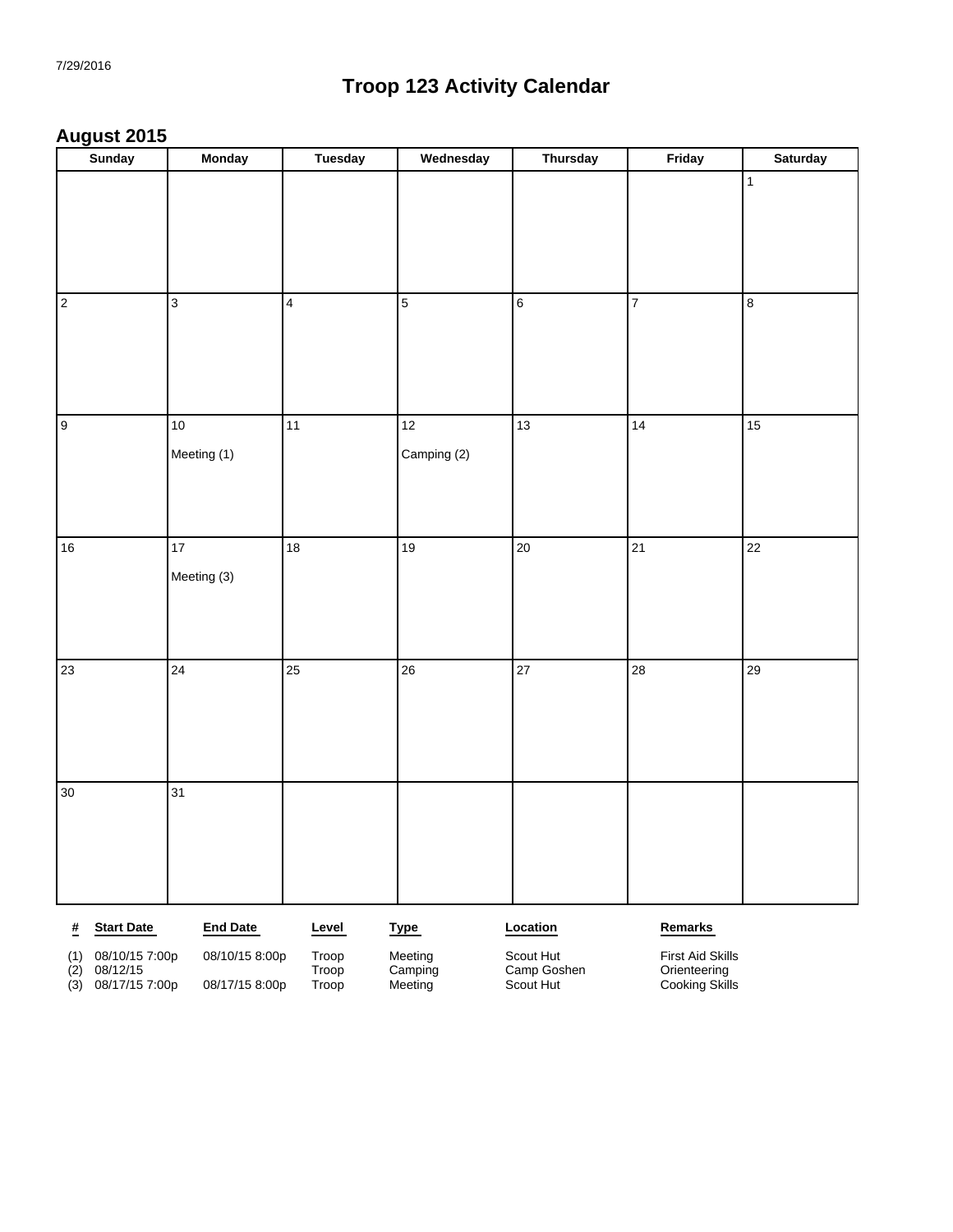### **September 2015**

| Sunday         | <b>Monday</b>           | <b>Tuesday</b> | Wednesday      | <b>Thursday</b> | Friday                  | <b>Saturday</b> |
|----------------|-------------------------|----------------|----------------|-----------------|-------------------------|-----------------|
|                |                         | $\mathbf{1}$   | $\overline{2}$ | $\overline{3}$  | $\overline{\mathbf{4}}$ | $\overline{5}$  |
| $\overline{6}$ | $\overline{\mathbf{7}}$ | 8              | 9              | $10\,$          | 11                      | 12              |
| 13             | 14                      | $15\,$         | 16             | 17              | $\overline{18}$         | 19              |
| 20             | 21                      | 22             | 23             | 24              | $\overline{25}$         | 26              |
| 27             | $28\,$                  | 29             | 30             |                 |                         |                 |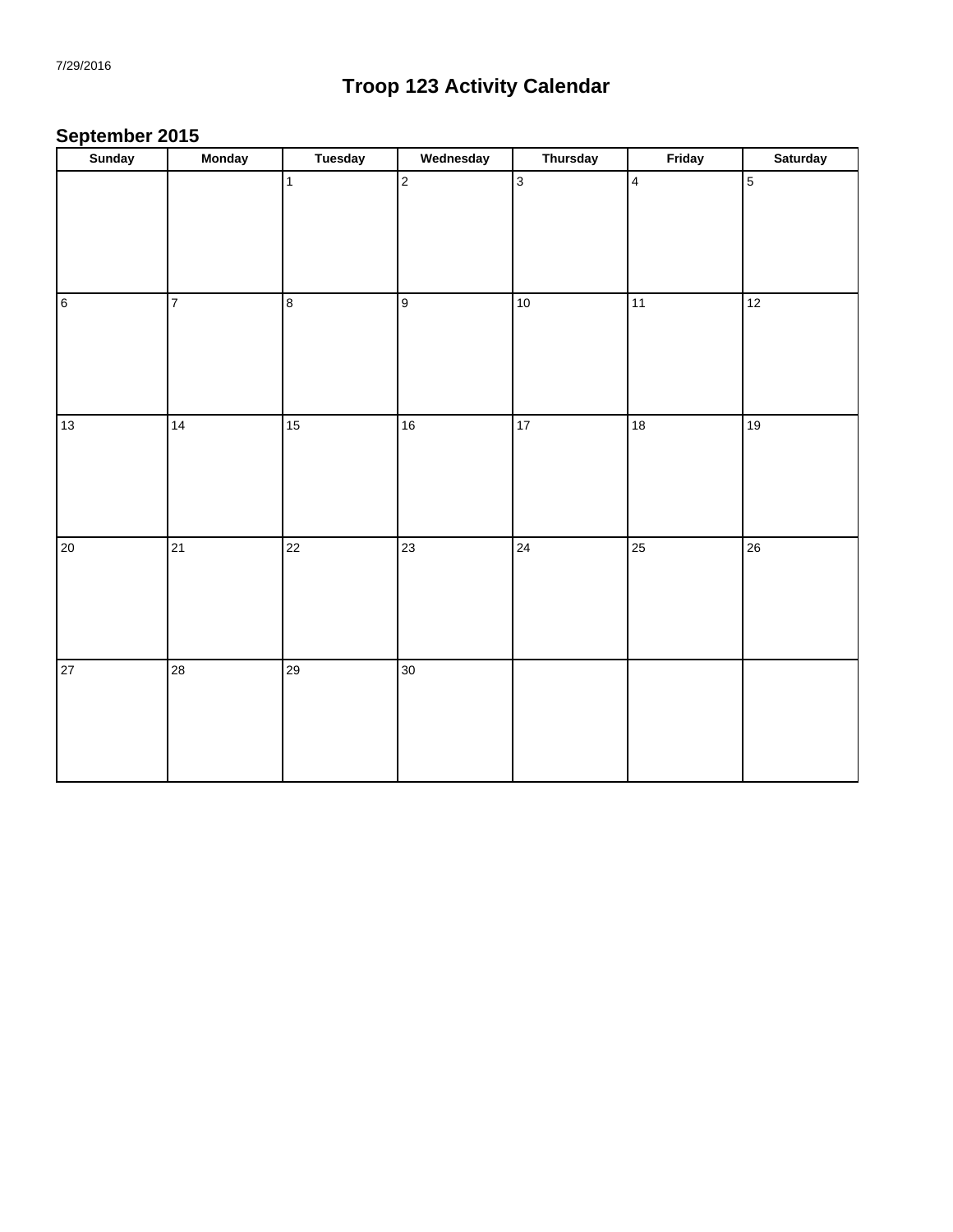#### **October 2015**

| <b>Sunday</b>                        | <b>Monday</b>   | <b>Tuesday</b> | Wednesday   | <b>Thursday</b> | Friday         | <b>Saturday</b> |
|--------------------------------------|-----------------|----------------|-------------|-----------------|----------------|-----------------|
|                                      |                 |                |             | $\mathbf{1}$    | $\overline{2}$ | $\overline{3}$  |
|                                      |                 |                |             |                 |                |                 |
|                                      |                 |                |             |                 |                |                 |
| 4                                    | 5               | $6\phantom{a}$ | 7           | 8               | 9              | $10$            |
|                                      |                 |                |             |                 |                |                 |
|                                      |                 |                |             |                 |                |                 |
| 11                                   | 12              | 13             | 14          | 15              | 16             | $\overline{17}$ |
|                                      |                 |                |             | Meeting (4)     |                |                 |
|                                      |                 |                |             |                 |                |                 |
|                                      |                 |                |             |                 |                |                 |
| $18\,$                               | 19              | 20             | 21          | 22              | 23             | 24              |
| Hiking (5)<br>Camping (6)            |                 |                |             |                 |                |                 |
|                                      |                 |                |             |                 |                |                 |
|                                      |                 |                |             |                 |                |                 |
| 25                                   | 26              | 27             | 28          | 29              | 30             | 31              |
|                                      |                 |                |             |                 |                |                 |
|                                      |                 |                |             |                 |                |                 |
|                                      |                 |                |             |                 |                |                 |
| $\frac{\mu}{2}$<br><b>Start Date</b> | <b>End Date</b> | Level          | <b>Type</b> | Location        | Remarks        |                 |
| (4) 10/15/15 7:00p                   | 10/15/15 8:00p  | Troop          | Meeting     | Scout Hut       |                |                 |

(5) 10/18/15 Troop Hiking Camp Eagle's Nest (6) 10/18/15 Troop Camping Camp Eagle's Nest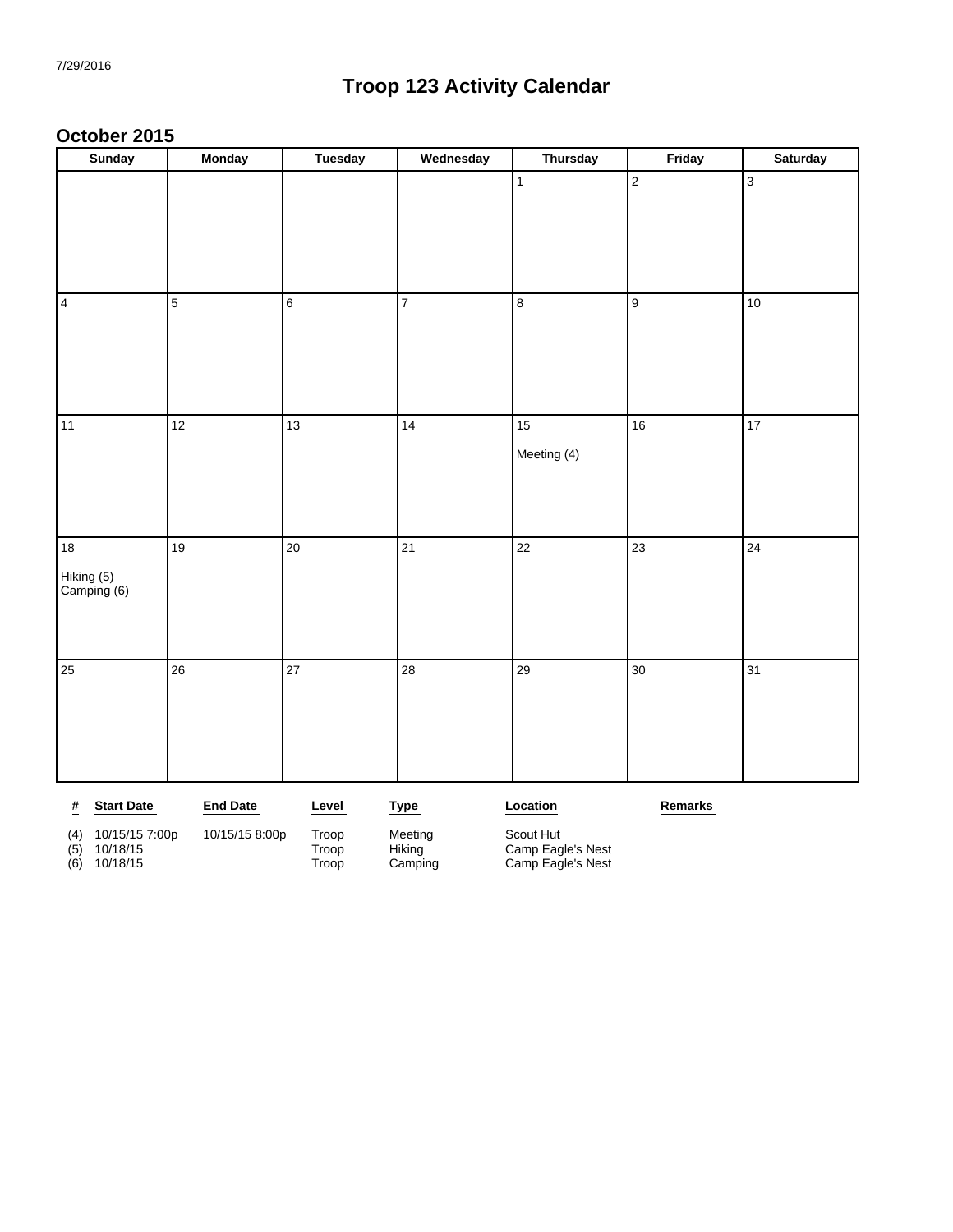#### **November 2015**

| <b>Sunday</b>                        | <b>Monday</b>   | Tuesday         | Wednesday      | <b>Thursday</b> | Friday          | <b>Saturday</b> |
|--------------------------------------|-----------------|-----------------|----------------|-----------------|-----------------|-----------------|
| $\vert$ 1                            | $\overline{2}$  | 3               | $\overline{4}$ | $\sqrt{5}$      | $6\,$           | $\overline{7}$  |
|                                      |                 |                 |                |                 |                 |                 |
|                                      |                 |                 |                |                 |                 |                 |
|                                      |                 |                 |                |                 |                 |                 |
| $\mathsf{B}$                         | 9               | $10\,$          | 11             | 12              | 13              | 14              |
|                                      |                 |                 |                |                 |                 |                 |
|                                      |                 |                 |                |                 |                 |                 |
| 15                                   | 16              | $\overline{17}$ | 18             | 19              | $\overline{20}$ | 21              |
|                                      |                 |                 | Meeting (7)    |                 |                 |                 |
|                                      |                 |                 |                |                 |                 |                 |
|                                      |                 |                 |                |                 |                 |                 |
|                                      |                 |                 |                |                 |                 |                 |
| 22                                   | 23              | $\overline{24}$ | 25             | 26              | $\overline{27}$ | 28              |
|                                      |                 |                 |                |                 |                 |                 |
|                                      |                 |                 |                |                 |                 |                 |
|                                      |                 |                 |                |                 |                 |                 |
| 29                                   | 30              |                 |                |                 |                 |                 |
|                                      |                 |                 |                |                 |                 |                 |
|                                      |                 |                 |                |                 |                 |                 |
|                                      |                 |                 |                |                 |                 |                 |
| <b>Start Date</b><br>$\frac{\#}{\#}$ | <b>End Date</b> | Level           | <b>Type</b>    | Location        | Remarks         |                 |
| 11/18/15 7:00p<br>(7)                | 11/18/15 8:00p  | Troop           | Meeting        | Scout Hut       |                 |                 |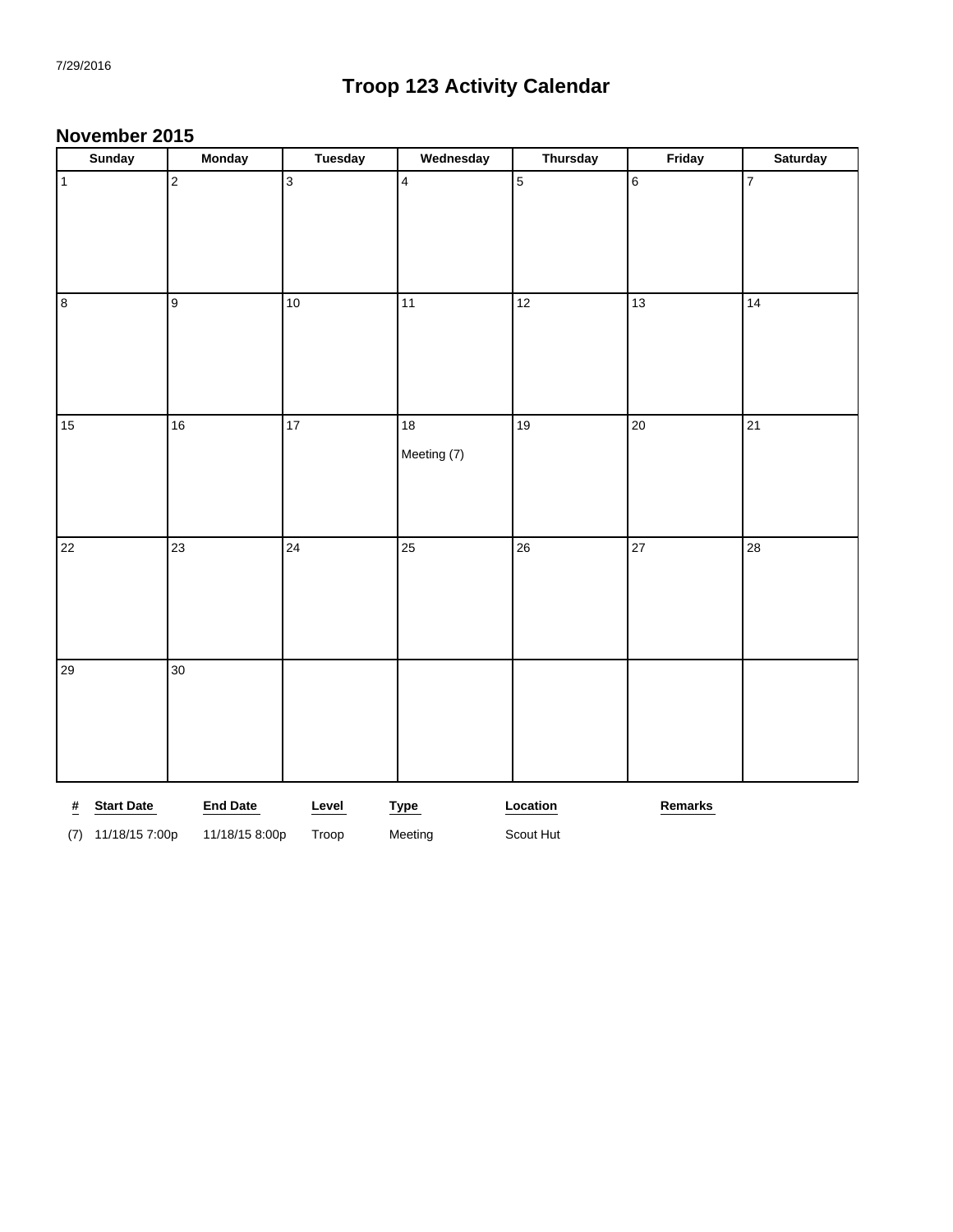#### **December 2015**

|                 | <b>Sunday</b>     | <b>Monday</b>   | <b>Tuesday</b> | Wednesday            | <b>Thursday</b>            | Friday                  | <b>Saturday</b> |
|-----------------|-------------------|-----------------|----------------|----------------------|----------------------------|-------------------------|-----------------|
|                 |                   |                 | $\mathbf{1}$   | $\vert$ <sub>2</sub> | $\mathbf{3}$               | $\overline{\mathbf{4}}$ | $\overline{5}$  |
|                 |                   |                 |                |                      | Camping (8)                |                         |                 |
|                 |                   |                 |                |                      |                            |                         |                 |
|                 |                   |                 |                |                      |                            |                         |                 |
|                 |                   |                 |                |                      |                            |                         |                 |
| $\overline{6}$  |                   | $\overline{7}$  | $\bf 8$        | 9                    | 10                         | 11                      | 12              |
|                 |                   |                 |                |                      |                            |                         |                 |
|                 |                   |                 |                |                      |                            |                         |                 |
|                 |                   |                 |                |                      |                            |                         |                 |
|                 |                   |                 |                |                      |                            |                         |                 |
| 13              |                   | 14              | 15             | 16                   | $17\,$                     | 18                      | 19              |
|                 |                   |                 | Serv Proj (9)  |                      |                            |                         |                 |
|                 |                   |                 |                |                      |                            |                         |                 |
|                 |                   |                 |                |                      |                            |                         |                 |
|                 |                   |                 |                |                      |                            |                         |                 |
| 20              |                   | 21              | 22             | 23                   | 24                         | 25                      | 26              |
|                 |                   |                 |                |                      |                            |                         |                 |
|                 |                   |                 |                |                      |                            |                         |                 |
|                 |                   |                 |                |                      |                            |                         |                 |
|                 |                   |                 |                |                      |                            |                         |                 |
| 27              |                   | 28              | 29             | 30                   | 31                         |                         |                 |
|                 |                   |                 |                |                      |                            |                         |                 |
|                 |                   |                 |                |                      |                            |                         |                 |
|                 |                   |                 |                |                      |                            |                         |                 |
|                 |                   |                 |                |                      |                            |                         |                 |
| $\frac{\#}{\#}$ | <b>Start Date</b> | <b>End Date</b> | Level          | <b>Type</b>          | Location                   | Remarks                 |                 |
| (8)             | 12/03/15          |                 | Troop          | Camping<br>Serv Proj | Camp Goshen<br>Camp Goshen |                         |                 |
| (9)             | 12/15/15          |                 | Troop          |                      |                            |                         |                 |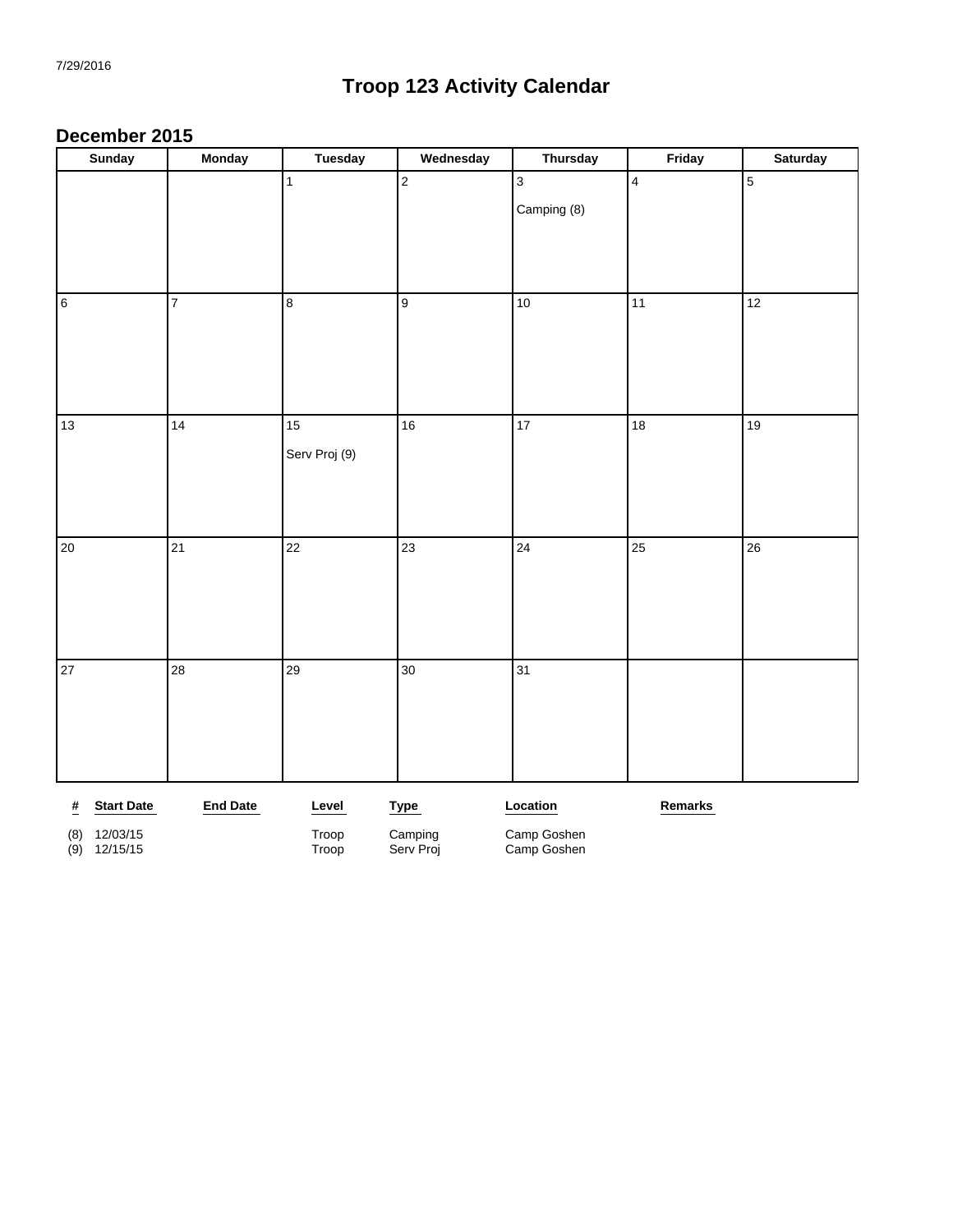#### **January 2016**

| <b>Sunday</b> | Monday                  | <b>Tuesday</b> | Wednesday       | <b>Thursday</b> | Friday                   | <b>Saturday</b> |
|---------------|-------------------------|----------------|-----------------|-----------------|--------------------------|-----------------|
|               |                         |                |                 |                 | $\vert$ 1                | $\overline{2}$  |
| $\sqrt{3}$    | $\overline{\mathbf{4}}$ | $\boxed{5}$    | $6\overline{6}$ | $\overline{7}$  | $\boldsymbol{8}$         | 9               |
| 10            | $\overline{11}$         | 12             | $\boxed{13}$    | 14              | $\overline{\mathbf{15}}$ | 16              |
| $17 \,$       | 18                      | 19             | 20              | 21              | 22                       | 23              |
| 24            | 25                      | 26             | 27              | 28              | 29                       | 30 <sub>o</sub> |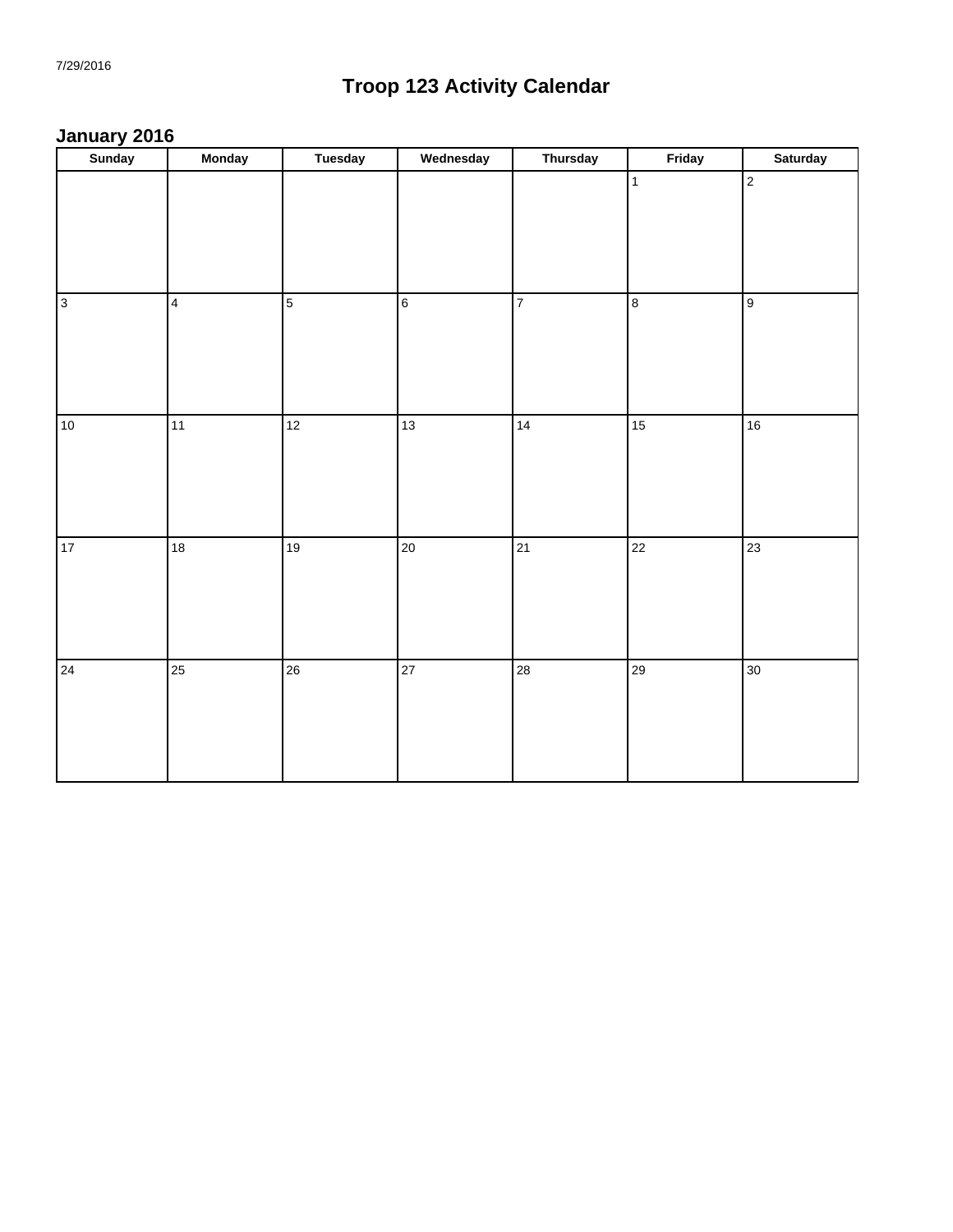#### **February 2016**

| <b>Sunday</b>                            | <b>Monday</b>   | <b>Tuesday</b> | Wednesday          | <b>Thursday</b>              | Friday                        | Saturday |
|------------------------------------------|-----------------|----------------|--------------------|------------------------------|-------------------------------|----------|
|                                          | $\mathbf{1}$    | $\overline{c}$ | 3                  | $\overline{\mathbf{4}}$      | 5                             | $\,6$    |
|                                          |                 | Meeting (10)   |                    |                              |                               |          |
|                                          |                 |                |                    |                              |                               |          |
|                                          |                 |                |                    |                              |                               |          |
|                                          |                 |                |                    |                              |                               |          |
| $\overline{7}$                           | $\bf 8$         | 9              | 10                 | 11                           | 12                            | 13       |
| Camping (11)                             |                 |                |                    |                              |                               |          |
|                                          |                 |                |                    |                              |                               |          |
|                                          |                 |                |                    |                              |                               |          |
|                                          |                 |                |                    |                              |                               |          |
| 14                                       | 15              | 16             | 17                 | 18                           | 19                            | 20       |
|                                          |                 | Meeting (12)   |                    |                              |                               |          |
|                                          |                 |                |                    |                              |                               |          |
|                                          |                 |                |                    |                              |                               |          |
|                                          |                 |                |                    |                              |                               |          |
| 21                                       | 22              | 23             | 24                 | 25                           | 26                            | 27       |
|                                          |                 |                |                    |                              |                               |          |
|                                          |                 |                |                    |                              |                               |          |
|                                          |                 |                |                    |                              |                               |          |
|                                          |                 |                |                    |                              |                               |          |
| 28                                       | 29              |                |                    |                              |                               |          |
|                                          |                 |                |                    |                              |                               |          |
|                                          |                 |                |                    |                              |                               |          |
|                                          |                 |                |                    |                              |                               |          |
|                                          |                 |                |                    |                              |                               |          |
| $\pmb{\#}$<br><b>Start Date</b>          | <b>End Date</b> | Level          | <b>Type</b>        | Location                     | Remarks                       |          |
| (10) 02/02/16 7:00p                      | 02/02/16 8:00p  | Troop          | Meeting            | Scout Hut                    | Knot Tying                    |          |
| $(11)$ 02/07/16<br>$(12)$ 02/16/16 7:00p | 02/16/16 8:00p  | Troop<br>Troop | Camping<br>Meeting | Camp Friendship<br>Scout Hut | Camping Skills<br>Fire Safety |          |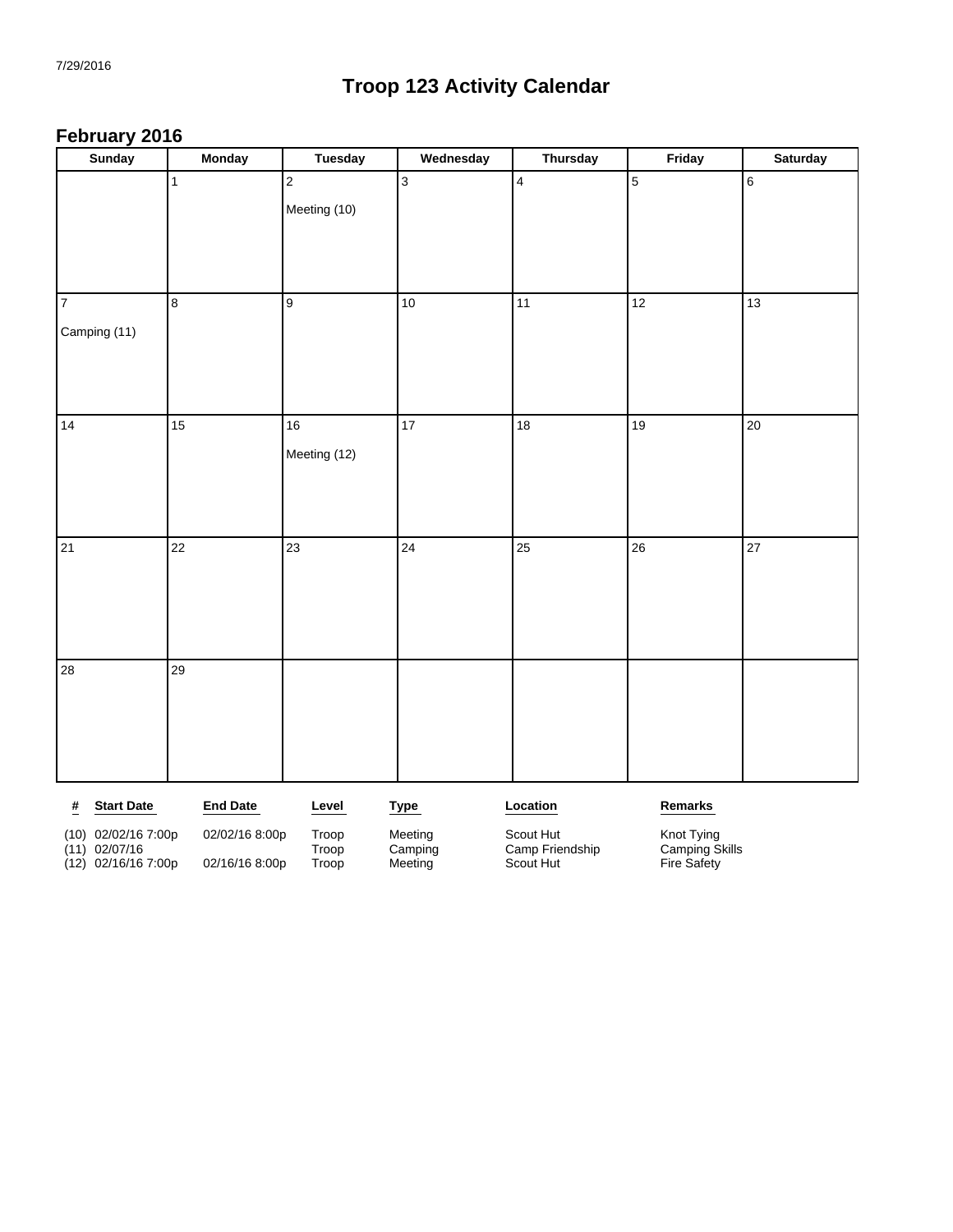#### **March 2016**

| <b>Sunday</b>                                                     | <b>Monday</b>   | <b>Tuesday</b>          | Wednesday      | <b>Thursday</b> | Friday          | <b>Saturday</b> |
|-------------------------------------------------------------------|-----------------|-------------------------|----------------|-----------------|-----------------|-----------------|
|                                                                   |                 | $\mathbf{1}$            | $\overline{2}$ | $\overline{3}$  | $\overline{4}$  | $\overline{5}$  |
|                                                                   |                 |                         |                |                 |                 | Camping (13)    |
|                                                                   |                 |                         |                |                 |                 |                 |
|                                                                   |                 |                         |                |                 |                 |                 |
|                                                                   |                 |                         |                |                 |                 |                 |
| $\overline{6}$                                                    | $\overline{7}$  | $\overline{\mathbf{8}}$ | 9              | $10$            | 11              | 12              |
|                                                                   |                 |                         |                | Serv Proj (14)  |                 |                 |
|                                                                   |                 |                         |                |                 |                 |                 |
|                                                                   |                 |                         |                |                 |                 |                 |
|                                                                   |                 |                         |                |                 |                 |                 |
| 13                                                                | 14              | 15                      | 16             | $\overline{17}$ | 18              | 19              |
|                                                                   |                 |                         |                |                 |                 |                 |
|                                                                   |                 |                         |                |                 |                 |                 |
|                                                                   |                 |                         |                |                 |                 |                 |
|                                                                   |                 |                         |                |                 |                 |                 |
| 20                                                                | $\overline{21}$ | $\overline{22}$         | 23             | 24              | $\overline{25}$ | 26              |
| Meeting (15)                                                      |                 |                         |                |                 |                 |                 |
|                                                                   |                 |                         |                |                 |                 |                 |
|                                                                   |                 |                         |                |                 |                 |                 |
|                                                                   |                 |                         |                |                 |                 |                 |
| 27                                                                | 28              | 29                      | 30             | 31              |                 |                 |
|                                                                   |                 |                         |                |                 |                 |                 |
|                                                                   |                 |                         |                |                 |                 |                 |
|                                                                   |                 |                         |                |                 |                 |                 |
|                                                                   |                 |                         |                |                 |                 |                 |
| <b>Start Date</b><br>$\overline{\underline{\textbf{\textit{H}}}}$ | <b>End Date</b> | Level                   | <b>Type</b>    | Location        | Remarks         |                 |
|                                                                   |                 |                         |                |                 |                 |                 |

(13) 03/05/16 (13) 03/05/16 Troop Camping Coast Guard SJ Jr. Leader Training<br>
(14) 03/10/16 Troop Troop Serv Proj Our Lady of Peace Clean auditorium<br>
(15) 03/20/16 7:00p 03/20/16 8:00p Troop Meeting Scout Hut Tirst Aid (14) 03/10/16 Troop Serv Proj Our Lady of Peace Clean auditorium (15) 03/20/16 7:00p 03/20/16 8:00p Troop Meeting Scout Hut First Aid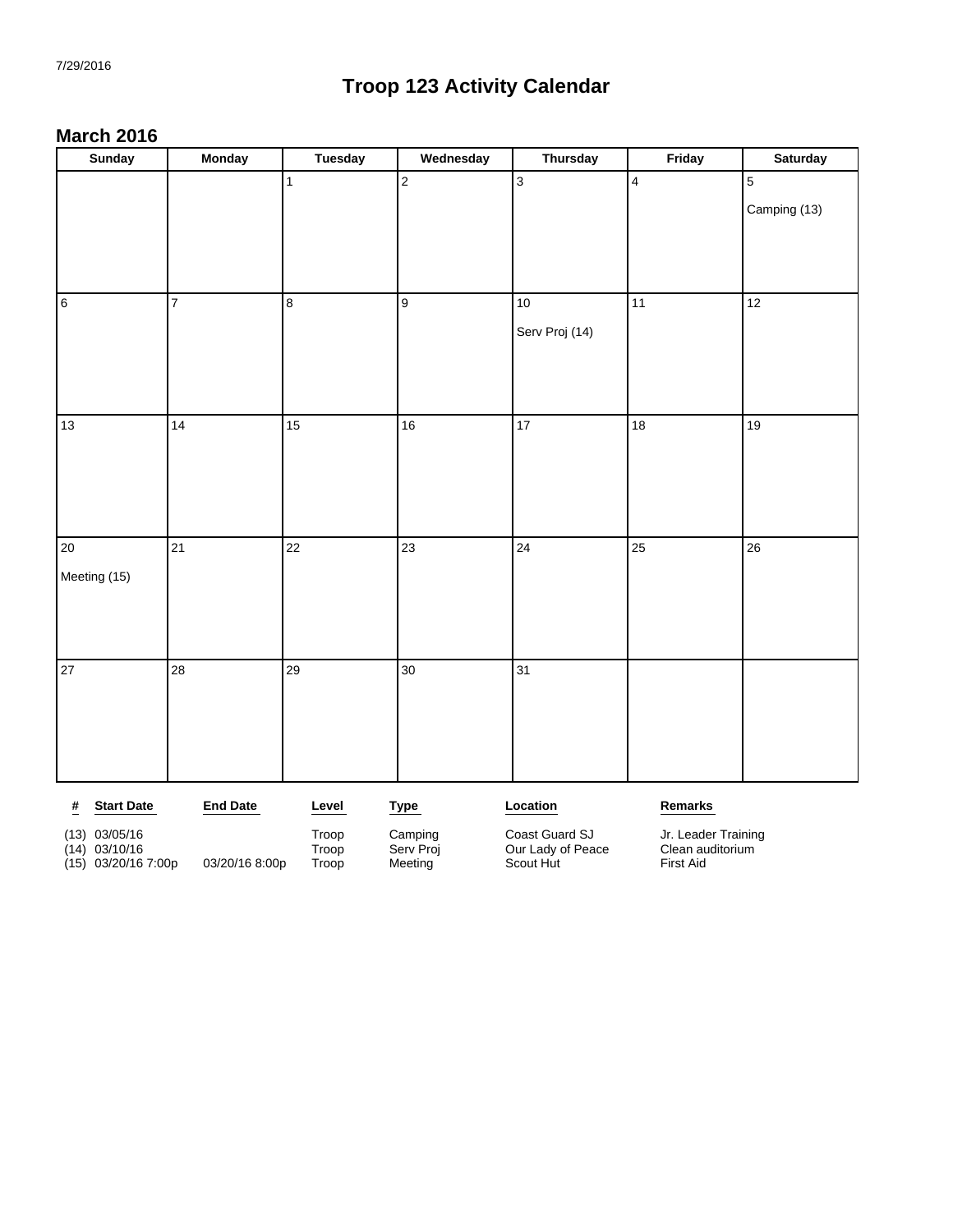#### **April 2016**

| <b>Sunday</b>               | <b>Monday</b>           | <b>Tuesday</b> | Wednesday      | <b>Thursday</b> | Friday                  | <b>Saturday</b> |
|-----------------------------|-------------------------|----------------|----------------|-----------------|-------------------------|-----------------|
|                             |                         |                |                |                 | $\mathbf{1}$            | $\overline{2}$  |
|                             |                         |                |                |                 |                         | Meeting (16)    |
|                             |                         |                |                |                 |                         |                 |
|                             |                         |                |                |                 |                         |                 |
|                             |                         |                |                |                 |                         |                 |
| $\sqrt{3}$                  | $\overline{\mathbf{4}}$ | 5              | $\overline{6}$ | $\overline{7}$  | $\overline{\mathbf{8}}$ | 9               |
|                             |                         |                |                |                 |                         | Meeting (17)    |
|                             |                         |                |                |                 |                         |                 |
|                             |                         |                |                |                 |                         |                 |
|                             |                         |                |                |                 |                         |                 |
| 10                          | 11                      | 12             | 13             | 14              | 15                      | 16              |
|                             |                         |                |                |                 |                         | Meeting (18)    |
|                             |                         |                |                |                 |                         |                 |
|                             |                         |                |                |                 |                         |                 |
| 17                          | 18                      | 19             | 20             | 21              | 22                      | 23              |
|                             |                         |                |                |                 |                         |                 |
| Hiking (19)<br>Camping (20) |                         |                |                |                 |                         | Meeting (21)    |
|                             |                         |                |                |                 |                         |                 |
|                             |                         |                |                |                 |                         |                 |
| 24                          | 25                      | 26             | 27             | 28              | 29                      | 30              |
|                             |                         |                |                |                 |                         | Meeting (22)    |
|                             |                         |                |                |                 |                         |                 |
|                             |                         |                |                |                 |                         |                 |
|                             |                         |                |                |                 |                         |                 |
| <b>Start Date</b>           | <b>End Date</b>         | Level          |                | Location        | Remarks                 |                 |
| #                           |                         |                | <b>Type</b>    |                 |                         |                 |

|      | $(16)$ 04/02/16 7:00p | 04/02/16 8:00p | Troop | Meeting | Scout Hut     | <b>CPR</b>          |
|------|-----------------------|----------------|-------|---------|---------------|---------------------|
|      | $(17)$ 04/09/16 7:00p | 04/09/16 8:00p | Troop | Meeting | Scout Hut     | Safe food handling  |
|      | $(18)$ 04/16/16 7:00p | 04/16/16 8:00p | Troop | Meeting | Scout Hut     | Practice bandages   |
|      | $(19)$ 04/17/16 6:00p | 04/17/16 2:30p | Troop | Hiking  | Camp Ashville |                     |
|      | $(20)$ 04/17/16 6:00p | 04/17/16 2:30p | Troop | Camping | Camp Ashville | Cooking             |
| (21) | 04/23/16 7:00p        | 04/23/16 8:00p | Troop | Meeting | Scout Hut     | Use of lashings     |
|      | (22) 04/30/16 7:00p   | 04/30/16 8:00p | Troop | Meeting | Scout Hut     | Scouting principles |
|      |                       |                |       |         |               |                     |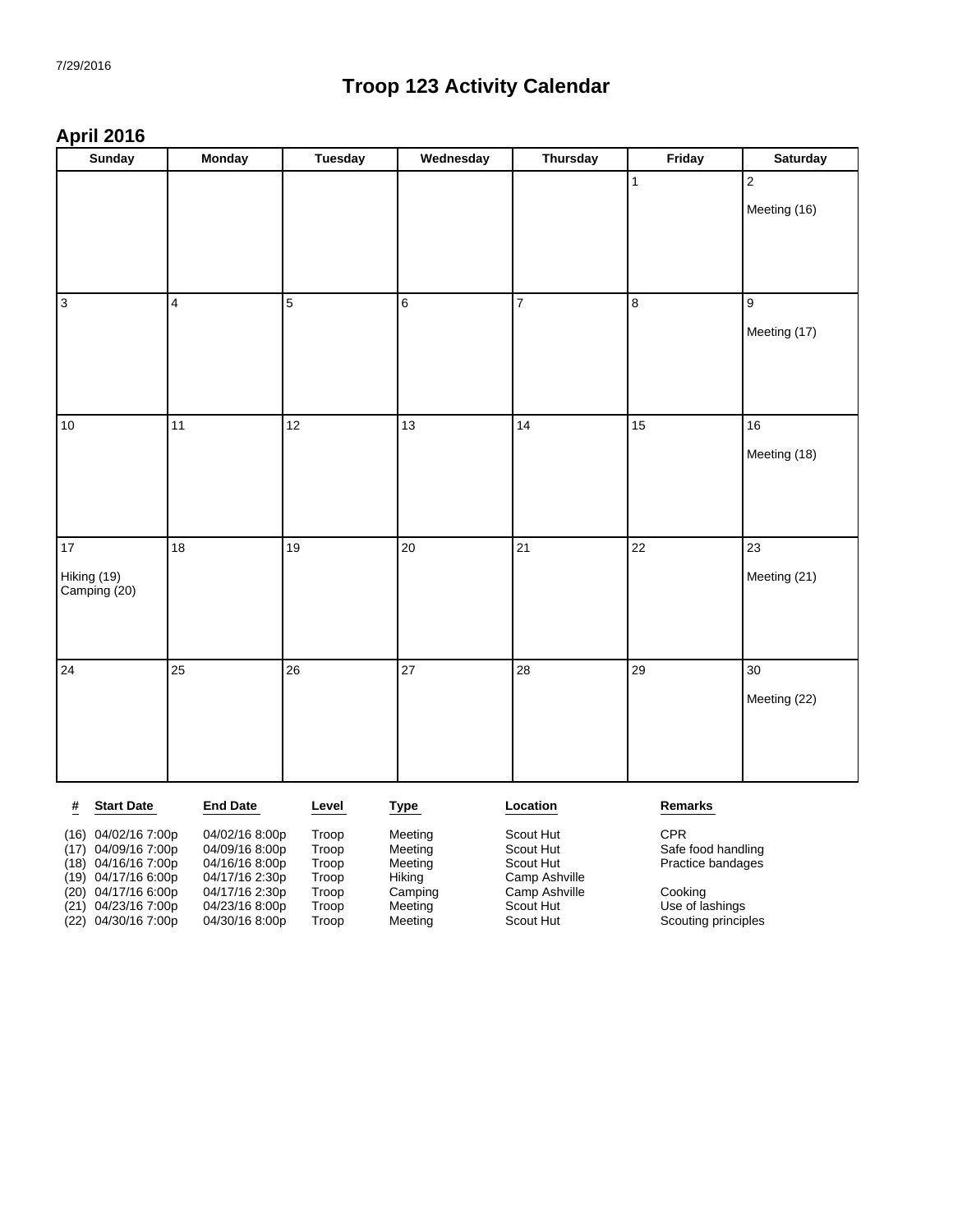#### **May 2016**

| <b>Sunday</b>               | Monday          | <b>Tuesday</b> | Wednesday | <b>Thursday</b> | Friday          | <b>Saturday</b> |
|-----------------------------|-----------------|----------------|-----------|-----------------|-----------------|-----------------|
| $\overline{1}$              | $\overline{2}$  | $\overline{3}$ | $\vert$ 4 | $\overline{5}$  | $6\overline{6}$ | $\overline{7}$  |
|                             |                 |                |           | FundR (23)      |                 | Meeting (24)    |
|                             |                 |                |           |                 |                 |                 |
|                             |                 |                |           |                 |                 |                 |
|                             |                 |                |           |                 |                 |                 |
| 8                           | 9               | $10\,$         | 11        | 12              | 13              | 14              |
| Hiking (25)<br>Camping (26) |                 |                |           |                 |                 | Meeting (27)    |
|                             |                 |                |           |                 |                 |                 |
|                             |                 |                |           |                 |                 |                 |
| 15                          | $16\,$          | 17             | 18        | 19              | 20              | 21              |
|                             | Serv Proj (28)  |                |           |                 |                 | Meeting (29)    |
|                             |                 |                |           |                 |                 |                 |
|                             |                 |                |           |                 |                 |                 |
|                             |                 |                |           |                 |                 |                 |
| 22                          | 23              | 24             | 25        | 26              | 27              | 28              |
|                             |                 |                |           |                 |                 | Meeting (30)    |
|                             |                 |                |           |                 |                 |                 |
|                             |                 |                |           |                 |                 |                 |
| 29                          | 30 <sup>°</sup> | 31             |           |                 |                 |                 |
|                             |                 |                |           |                 |                 |                 |
|                             |                 |                |           |                 |                 |                 |
|                             |                 |                |           |                 |                 |                 |
|                             |                 |                |           |                 |                 |                 |

Survival training

Painted Classroom

| #    | <b>Start Date</b>   | <b>End Date</b> | Level | Type      | Location          | Remarks    |
|------|---------------------|-----------------|-------|-----------|-------------------|------------|
| (23) | 05/05/16            |                 | Troop | FundR     | St. Mark's Church | Car wash   |
| (24) | 05/07/16 7:00p      | 05/07/16 8:00p  | Troop | Meeting   | Scout Hut         |            |
| (25) | 05/08/16            |                 | Troop | Hikina    | Camp Friendship   |            |
|      | (26) 05/08/16 6:00p | 05/08/16 4:00p  | Troop | Camping   | Camp Friendship   | Survival t |
| (27) | 05/14/16 7:00p      | 05/14/16 8:00p  | Troop | Meeting   | Scout Hut         |            |
| (28) | 05/16/16            |                 | Troop | Serv Proj | Armstrong School  | Painted C  |
| (29) | 05/21/16 7:00p      | 05/21/16 8:00p  | Troop | Meeting   | Scout Hut         |            |
|      | (30) 05/28/16 7:00p | 05/28/16 8:00p  | Troop | Meeting   | Scout Hut         |            |
|      |                     |                 |       |           |                   |            |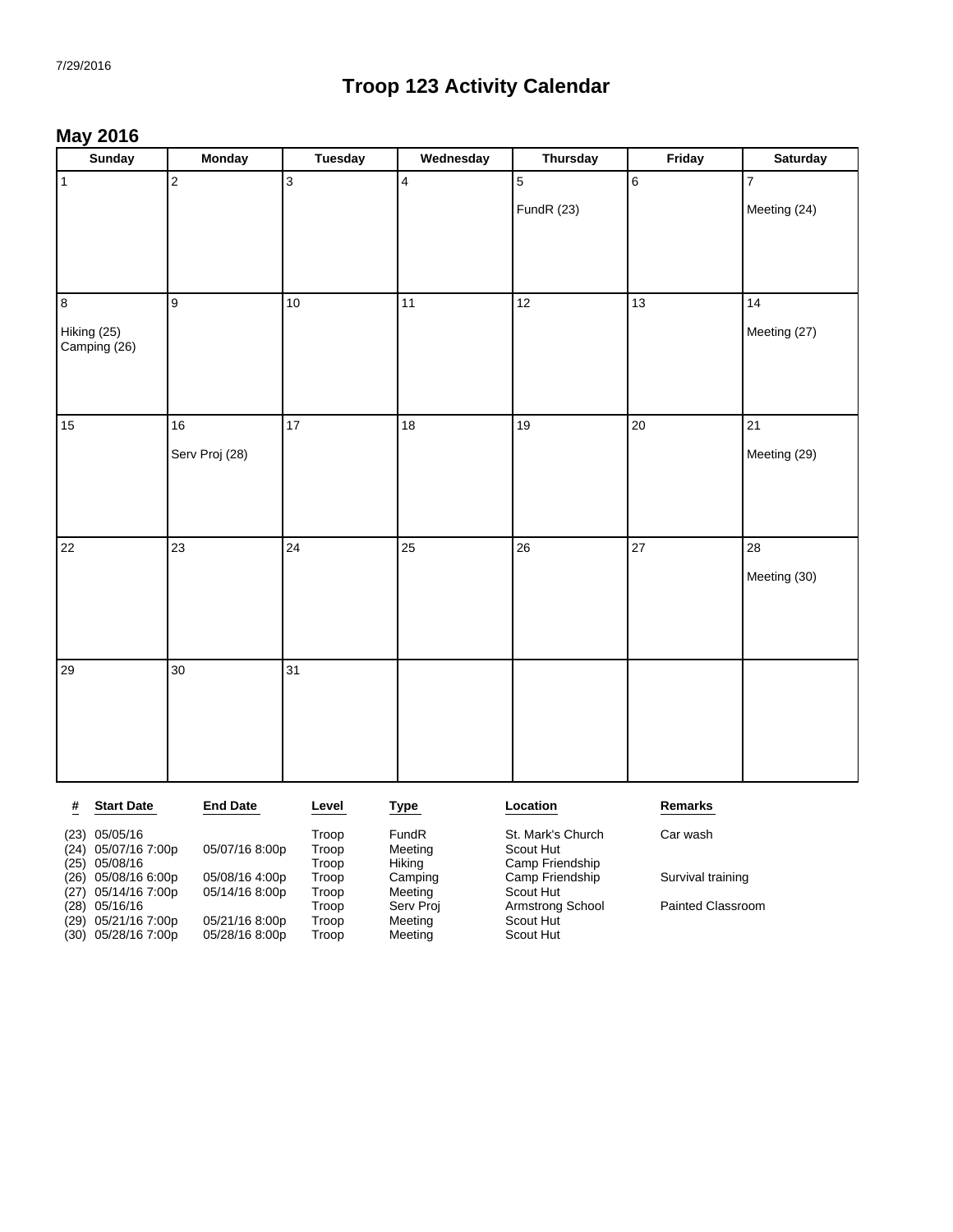#### **June 2016**

| <b>Sunday</b>                 | <b>Monday</b>   | <b>Tuesday</b> | Wednesday   | <b>Thursday</b>  | Friday          | <b>Saturday</b>         |
|-------------------------------|-----------------|----------------|-------------|------------------|-----------------|-------------------------|
|                               |                 |                | $\vert$ 1   | $\sqrt{2}$       | $\overline{3}$  | $\overline{\mathbf{4}}$ |
|                               |                 |                |             |                  |                 |                         |
|                               |                 |                |             |                  |                 |                         |
|                               |                 |                |             |                  |                 |                         |
| 5                             | 6               | $\overline{7}$ | 8           | $\boldsymbol{9}$ | $10$            | 11                      |
|                               |                 |                |             |                  |                 | Meeting (31)            |
|                               |                 |                |             |                  |                 |                         |
|                               |                 |                |             |                  |                 |                         |
| 12                            | 13              | 14             | 15          | 16               | $\overline{17}$ | $18\,$                  |
| Outing (32)                   |                 |                |             |                  |                 | Meeting (33)            |
|                               |                 |                |             |                  |                 |                         |
|                               |                 |                |             |                  |                 |                         |
| 19                            | 20              | 21             | 22          | 23               | 24              | 25                      |
|                               |                 |                |             |                  | Camping (34)    |                         |
|                               |                 |                |             |                  |                 |                         |
|                               |                 |                |             |                  |                 |                         |
| $26\,$                        | 27              | 28             | 29          | 30               |                 |                         |
|                               | Meeting (35)    |                |             |                  |                 |                         |
|                               |                 |                |             |                  |                 |                         |
|                               |                 |                |             |                  |                 |                         |
| <b>Start Date</b><br><u>#</u> | <b>End Date</b> | Level          | <b>Type</b> | Location         | Remarks         |                         |

(33) 06/18/16 1:00p 06/18/16 4:00p Troop Meeting Scout Hut Paper Drive (34) 06/24/16 Troop Camping Camp Friendship

(31) 06/11/16 7:00p 06/11/16 8:00p Troop Meeting Scout Hut (35) 06/27/16 6:00p 06/27/16 8:00p Troop Meeting Scout Hut

(32) 06/12/16 9:00a 06/12/16 6:00p Troop Outing Wintergreen Canoeing trip<br>
(33) 06/18/16 1:00p 06/18/16 4:00p Troop Meeting Scout Hut Paper Drive<br>
(34) 06/24/16 Troop Camping Camp Friendship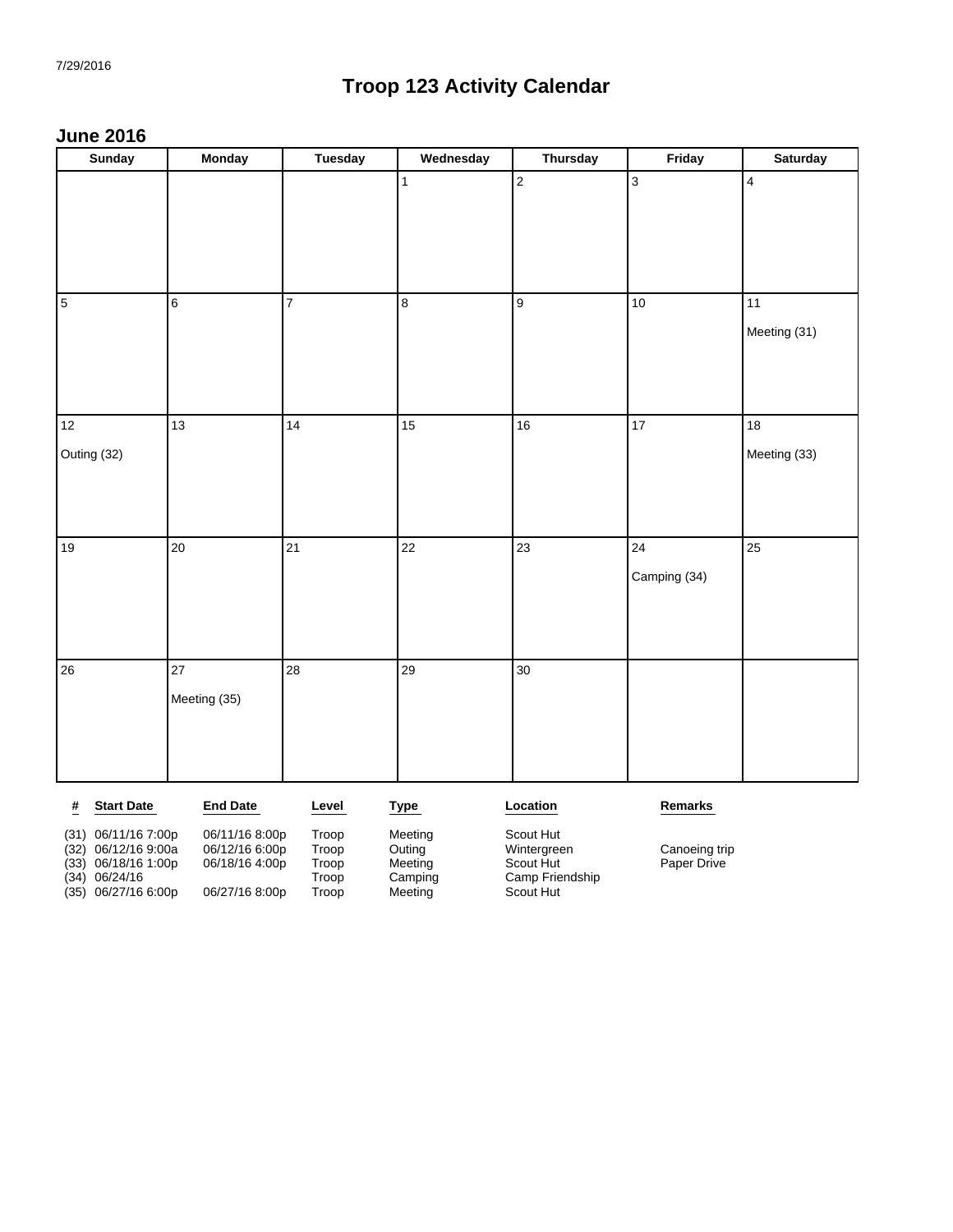#### **July 2016**

| <b>Sunday</b>                                 | <b>Monday</b>                    | <b>Tuesday</b> | Wednesday            | <b>Thursday</b>          | Friday       | <b>Saturday</b> |
|-----------------------------------------------|----------------------------------|----------------|----------------------|--------------------------|--------------|-----------------|
|                                               |                                  |                |                      |                          | $\mathbf{1}$ | $\mathbf 2$     |
|                                               |                                  |                |                      |                          |              | Hiking (36)     |
|                                               |                                  |                |                      |                          |              |                 |
|                                               |                                  |                |                      |                          |              |                 |
|                                               |                                  |                |                      |                          |              |                 |
| $\vert$ 3                                     | $\overline{4}$                   | $\overline{5}$ | $\,6$                | $\overline{7}$           | 8            | $\mathsf g$     |
| Serv Proj (37)                                | Meeting (38)                     |                |                      |                          |              |                 |
|                                               |                                  |                |                      |                          |              |                 |
|                                               |                                  |                |                      |                          |              |                 |
| 10                                            | 11                               | 12             | 13                   | 14                       | 15           | 16              |
|                                               |                                  |                |                      |                          |              |                 |
|                                               | Meeting (39)                     |                |                      |                          |              |                 |
|                                               |                                  |                |                      |                          |              |                 |
|                                               |                                  |                |                      |                          |              |                 |
| 17                                            | 18                               | 19             | 20                   | 21                       | 22           | 23              |
|                                               | Meeting (40)                     |                |                      |                          | Camping (41) | Camping (41)    |
|                                               |                                  |                |                      |                          |              | Hiking (42)     |
|                                               |                                  |                |                      |                          |              |                 |
|                                               |                                  |                |                      |                          |              |                 |
| 24                                            | 25                               | 26             | 27                   | 28                       | 29           | 30              |
|                                               | Meeting (43)                     |                |                      |                          |              |                 |
|                                               |                                  |                |                      |                          |              |                 |
|                                               |                                  |                |                      |                          |              |                 |
|                                               |                                  |                |                      |                          |              |                 |
| #<br><b>Start Date</b>                        | <b>End Date</b>                  | Level          | <b>Type</b>          | Location                 | Remarks      |                 |
| (36) 07/02/16 10:00a                          | 07/02/16 4:00p<br>07/03/16 6:00p | Troop<br>Troop | Hiking               | Superstition<br>Wal-Mart | Car Wash     |                 |
| 07/03/16 2:00p<br>(37)<br>(38) 07/04/16 6:00p | 07/04/16 8:00p                   | Troop          | Serv Proj<br>Meeting | Scout Hut                |              |                 |
| (39) 07/11/16 6:00p                           | 07/11/16 8:00p                   | Troop          | Meeting              | Scout Hut                |              |                 |

(40) 07/18/16 6:00p 07/18/16 8:00p Troop Meeting Scout Hut

(42) 07/23/16 11:00a 07/23/16 3:00p Troop Hiking Camp Friendship (43) 07/25/16 6:00p 07/25/16 8:00p Troop Meeting Scout Hut

(41) 07/22/16 6:00p 07/24/16 3:00p Troop Camping Camp Friendship Knot tying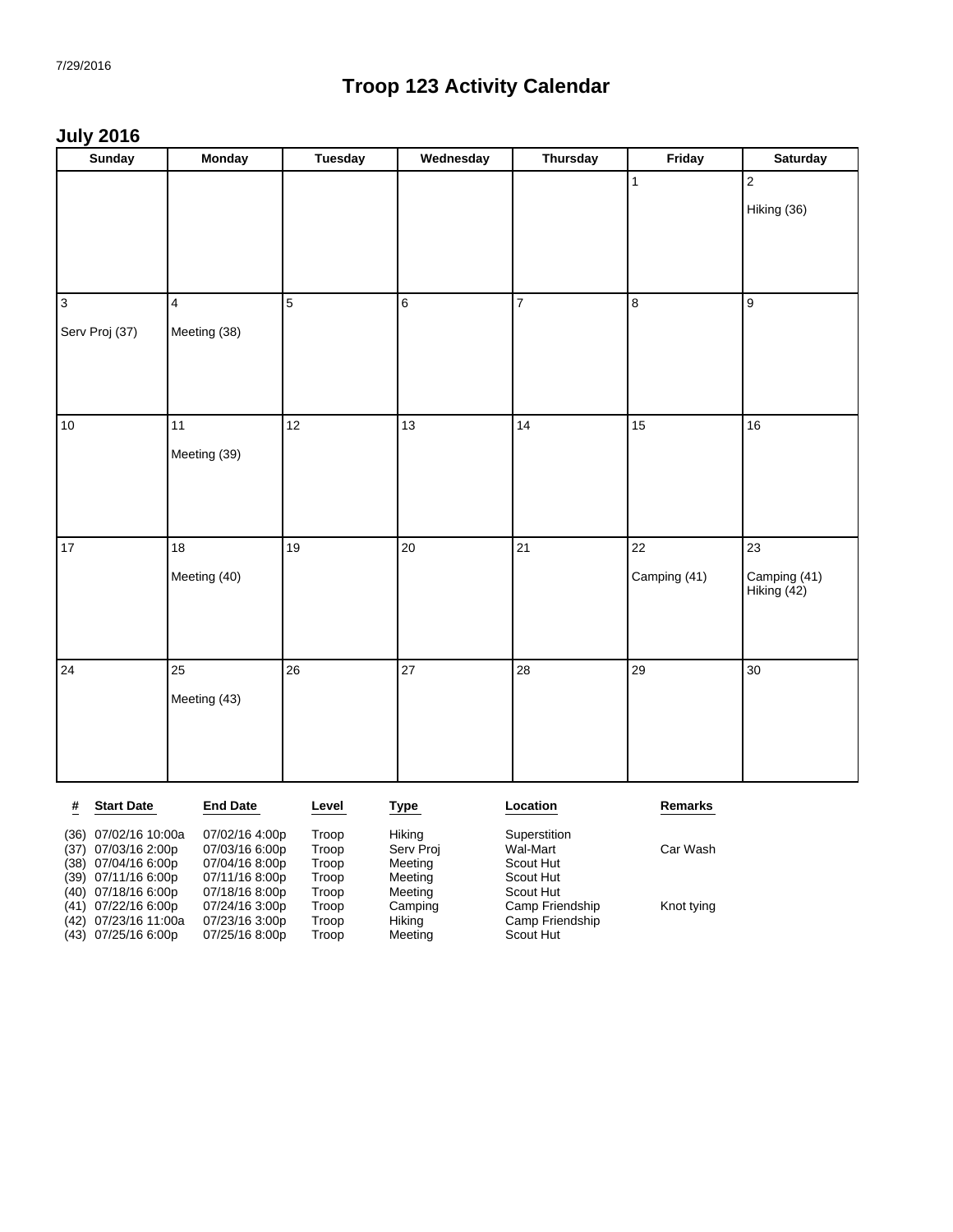#### **August 2016**

|                | <b>Sunday</b>     | <b>Monday</b>                | <b>Tuesday</b>          | Wednesday      | <b>Thursday</b> | Friday         | <b>Saturday</b> |
|----------------|-------------------|------------------------------|-------------------------|----------------|-----------------|----------------|-----------------|
|                |                   | $\mathbf{1}$<br>Meeting (44) | $\overline{\mathbf{c}}$ | $\overline{3}$ | $\overline{4}$  | $\overline{5}$ | $6\overline{6}$ |
|                |                   |                              |                         |                |                 |                |                 |
| $\overline{7}$ |                   | 8                            | $\overline{9}$          | 10             | 11              | 12             | 13              |
|                |                   |                              | Camping (45)            |                |                 | Meeting (46)   |                 |
|                |                   |                              |                         |                |                 |                |                 |
|                |                   |                              |                         |                |                 |                |                 |
| 14             |                   | 15                           | $16\,$                  | $17\,$         | 18              | 19             | $20\,$          |
|                |                   |                              |                         |                |                 | Meeting (47)   |                 |
|                |                   |                              |                         |                |                 |                |                 |
| 21             |                   | $\overline{22}$              | $\overline{23}$         | 24             | $25$            | 26             | 27              |
|                |                   |                              |                         | Outing (48)    |                 | Meeting (49)   |                 |
|                |                   |                              |                         |                |                 |                |                 |
|                |                   |                              |                         |                |                 |                |                 |
| 28             |                   | 29                           | 30 <sup>°</sup>         | 31             |                 |                |                 |
|                |                   |                              |                         |                |                 |                |                 |
|                |                   |                              |                         |                |                 |                |                 |
|                |                   |                              |                         |                |                 |                |                 |
| #              | <b>Start Date</b> | <b>End Date</b>              | Level                   | <b>Type</b>    | Location        | Remarks        |                 |

| $(44)$ 08/01/16 6:00p<br>$(45)$ 08/09/16                                                   | 08/01/16 8:00p                                                          | Troop<br>Troop                   | Meeting<br>Camping                      | Scout Hut<br>Camp Muddimess                           | Cooking skills |
|--------------------------------------------------------------------------------------------|-------------------------------------------------------------------------|----------------------------------|-----------------------------------------|-------------------------------------------------------|----------------|
| $(46)$ 08/12/16 7:00p<br>(47) 08/19/16 7:00p<br>(48) 08/24/16 7:00a<br>(49) 08/26/16 7:00p | 08/12/16 12:00a<br>08/19/16 12:00a<br>08/24/16 8:00p<br>08/26/16 12:00a | Troop<br>Troop<br>Troop<br>Troop | Meeting<br>Meeting<br>Outing<br>Meeting | Scout Hut<br>Scout Hut<br>Washington Zoo<br>Scout Hut |                |
|                                                                                            |                                                                         |                                  |                                         |                                                       |                |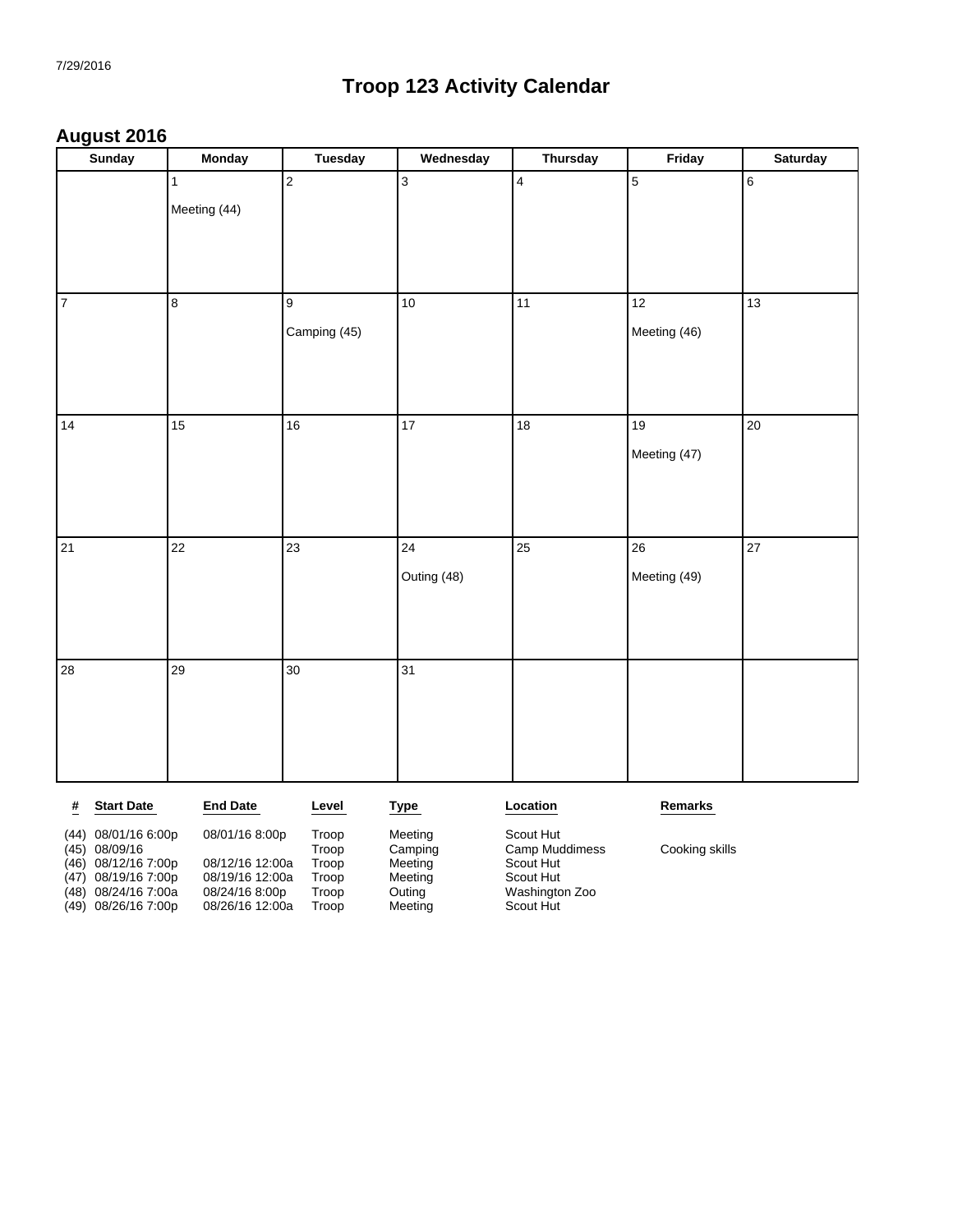#### **September 2016**

|      | <b>Sunday</b>     | <b>Monday</b>   | <b>Tuesday</b> | Wednesday    | <b>Thursday</b> | Friday           | <b>Saturday</b>           |
|------|-------------------|-----------------|----------------|--------------|-----------------|------------------|---------------------------|
|      |                   |                 |                |              | $\mathbf{1}$    | $\overline{2}$   | $\ensuremath{\mathsf{3}}$ |
|      |                   |                 |                |              |                 |                  | Meeting (50)              |
|      |                   |                 |                |              |                 |                  |                           |
|      |                   |                 |                |              |                 |                  |                           |
|      |                   |                 |                |              |                 |                  |                           |
| 4    |                   | $\overline{5}$  | $6\phantom{a}$ | 7            | $\bf 8$         | $\boldsymbol{9}$ | $10\,$                    |
|      |                   |                 |                |              |                 |                  | Meeting (51)              |
|      |                   |                 |                |              |                 |                  |                           |
|      |                   |                 |                |              |                 |                  |                           |
| 11   |                   | 12              | 13             | 14           | 15              | 16               | 17                        |
|      |                   |                 |                |              |                 |                  |                           |
|      |                   |                 |                | Camping (52) | Serv Proj (53)  |                  | Meeting (54)              |
|      |                   |                 |                |              |                 |                  |                           |
|      |                   |                 |                |              |                 |                  |                           |
| $18$ |                   | 19              | 20             | 21           | 22              | 23               | 24                        |
|      |                   |                 |                |              |                 |                  | Meeting (55)              |
|      |                   |                 |                |              |                 |                  |                           |
|      |                   |                 |                |              |                 |                  |                           |
|      |                   |                 |                |              |                 |                  |                           |
| 25   |                   | 26              | 27             | 28           | 29              | 30               |                           |
|      |                   |                 |                |              |                 | Meeting (56)     |                           |
|      |                   |                 |                |              |                 |                  |                           |
|      |                   |                 |                |              |                 |                  |                           |
|      |                   |                 |                |              |                 |                  |                           |
| #    | <b>Start Date</b> | <b>End Date</b> | Level          | <b>Type</b>  | Location        | Remarks          |                           |

| (50)<br>(51) | 09/03/16 7:00p<br>09/10/16 7:00p<br>(52) 09/14/16 6:00p<br>$(53)$ 09/15/16 1:00p<br>(54) 09/17/16 7:00p<br>(55) 09/24/16 7:00p<br>(56) 09/30/16 7:00p | 09/03/16 12:00a<br>09/10/16 12:00a<br>09/14/16 3:00p<br>09/15/16 5:00p<br>09/17/16 12:00a<br>09/24/16 12:00a<br>09/30/16 12:00a | Troop<br>Troop<br>Troop<br>Troop<br>Troop<br>Troop<br>Troop | Meeting<br>Meeting<br>Camping<br>Serv Proj<br>Meeting<br>Meeting<br>Meeting | Scout Hut<br>Scout Hut<br>Camp Muddimess<br><b>Bethel School</b><br>Scout Hut<br>Scout Hut<br>Scout Hut | Cooking skills<br>Paint classrooms. |
|--------------|-------------------------------------------------------------------------------------------------------------------------------------------------------|---------------------------------------------------------------------------------------------------------------------------------|-------------------------------------------------------------|-----------------------------------------------------------------------------|---------------------------------------------------------------------------------------------------------|-------------------------------------|
|              |                                                                                                                                                       |                                                                                                                                 |                                                             |                                                                             |                                                                                                         |                                     |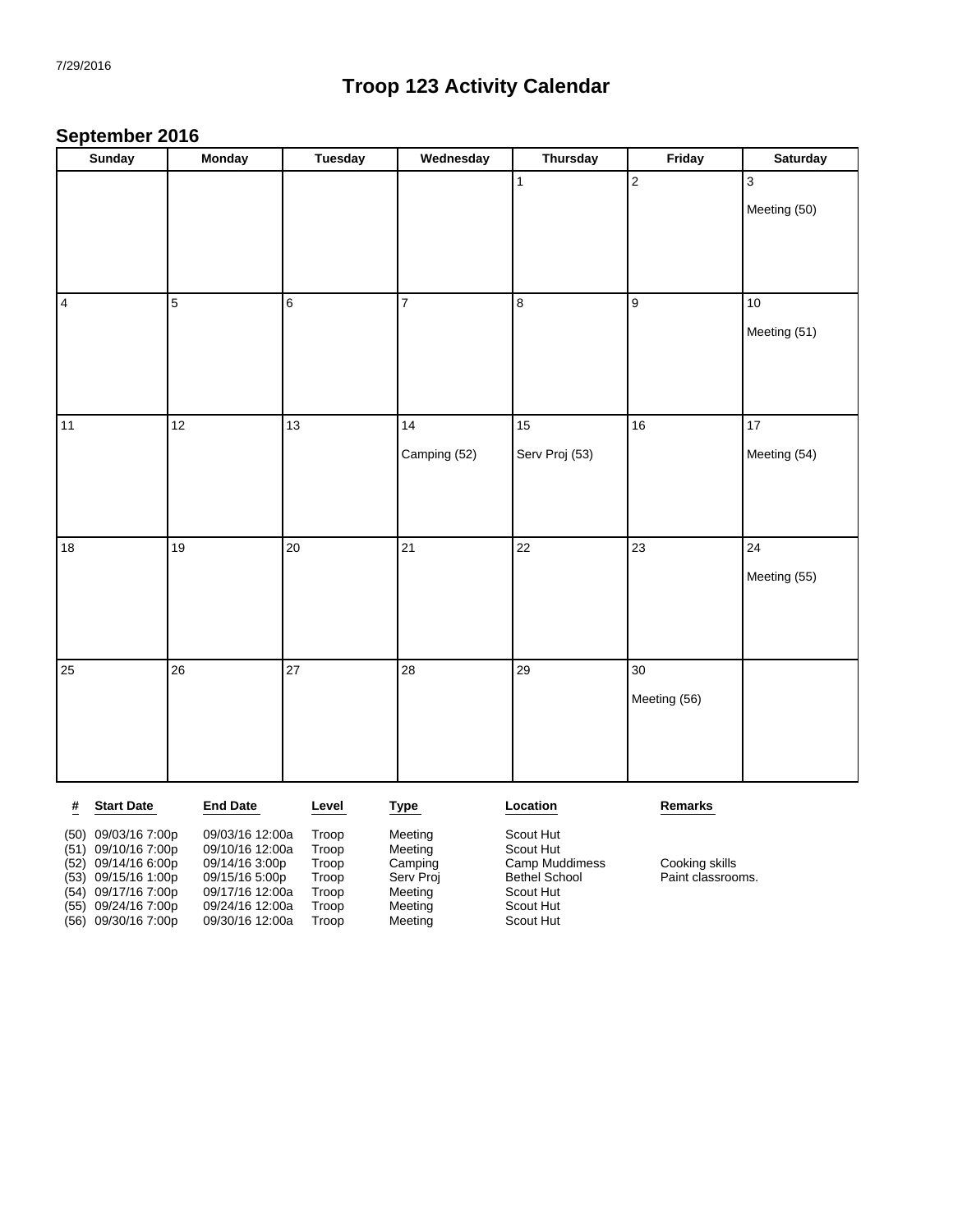#### **October 2016**

| Sunday               | <b>Monday</b>  | <b>Tuesday</b> | Wednesday      | <b>Thursday</b>  | Friday          | <b>Saturday</b>         |
|----------------------|----------------|----------------|----------------|------------------|-----------------|-------------------------|
|                      |                |                |                |                  |                 | $\vert$ 1               |
|                      |                |                |                |                  |                 |                         |
|                      |                |                |                |                  |                 |                         |
| $\vert$ <sub>2</sub> | $\overline{3}$ | $\overline{4}$ | $\overline{5}$ | $\boldsymbol{6}$ | $\overline{7}$  | $\overline{\mathbf{8}}$ |
|                      |                |                |                |                  | Meeting (57)    |                         |
|                      |                |                |                |                  |                 |                         |
| 9                    | $10$           | 11             | 12             | 13               | 14              | 15                      |
|                      |                |                |                |                  | Meeting (58)    |                         |
|                      |                |                |                |                  |                 |                         |
|                      |                |                |                |                  |                 |                         |
| $16\,$               | 17             | 18             | 19             | $20\,$           | $\overline{21}$ | 22                      |
|                      |                | Camping (59)   |                |                  | Meeting (60)    |                         |
|                      |                |                |                |                  |                 |                         |
| 23                   | 24             | 25             | 26             | 27               | 28              | 29                      |
|                      | Serv Proj (61) |                |                |                  | Meeting (62)    |                         |
|                      |                |                |                |                  |                 |                         |
|                      |                |                |                |                  |                 |                         |
| $30\,$               | 31             |                |                |                  |                 |                         |
|                      |                |                |                |                  |                 |                         |
|                      |                |                |                |                  |                 |                         |
|                      |                |                |                |                  |                 |                         |

| #    | <b>Start Date</b>     | <b>End Date</b> | Level | <u>Type</u> | Location     | Remarks                          |
|------|-----------------------|-----------------|-------|-------------|--------------|----------------------------------|
| (57) | 10/07/16 7:00p        | 10/07/16 12:00a | Troop | Meeting     | Scout Hut    |                                  |
|      | $(58)$ 10/14/16 7:00p | 10/14/16 12:00a | Troop | Meeting     | Scout Hut    |                                  |
|      | $(59)$ 10/18/16 6:00p | 10/18/16 5:00p  | Troop | Camping     | Camp Goshem  | Knot tying skills                |
|      | $(60)$ 10/21/16 7:00p | 10/21/16 12:00a | Troop | Meeting     | Scout Hut    |                                  |
| (61) | 10/24/16 1:00p        | 10/24/16 5:00p  | Troop | Serv Proj   | Grace Church | Prepare/serve Thanksgiving meals |
|      | $(62)$ 10/28/16 7:00p | 10/28/16 12:00a | Troop | Meeting     | Scout Hut    |                                  |
|      |                       |                 |       |             |              |                                  |